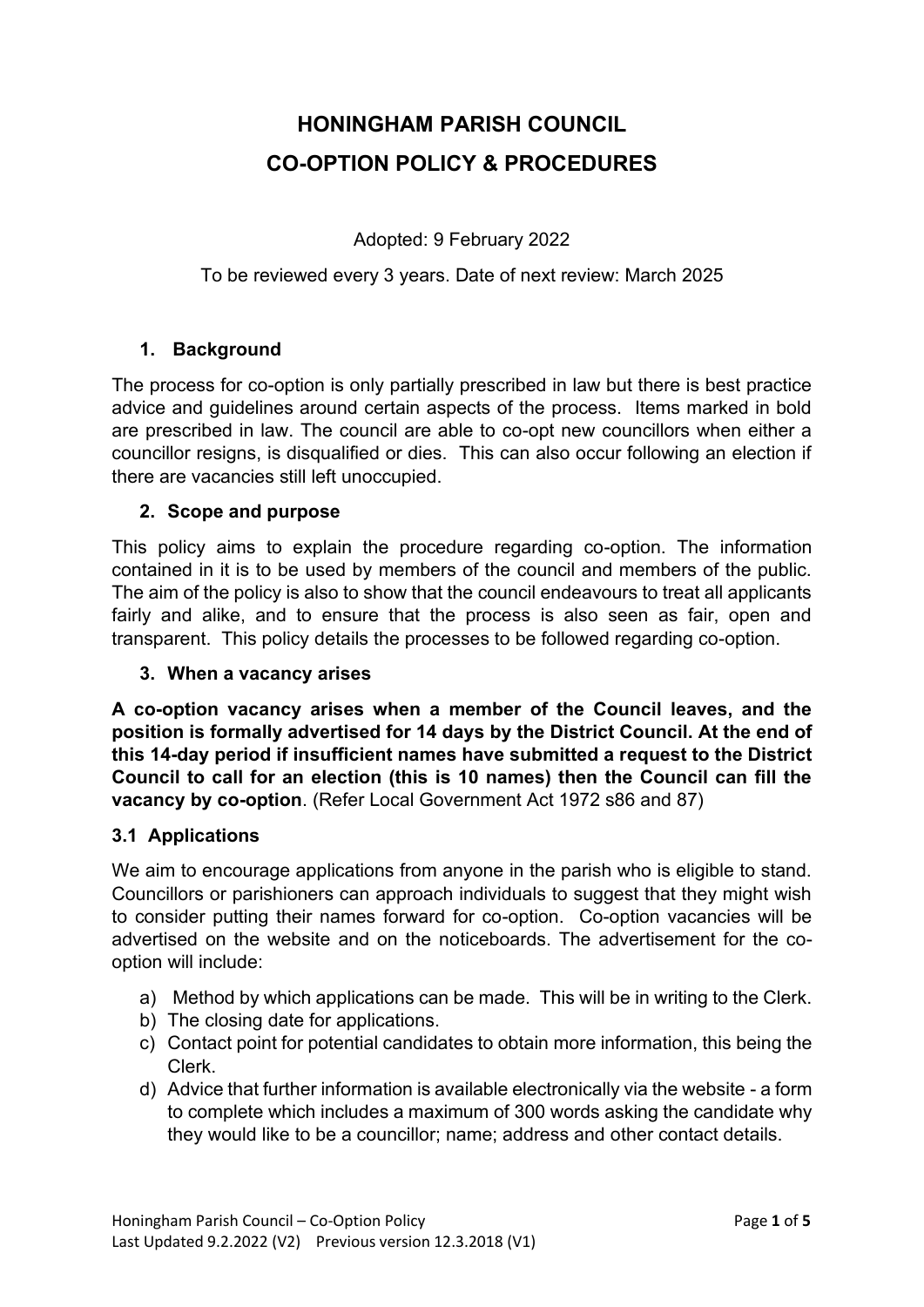When applications are received, the Clerk will confirm eligibility. Any candidate found to be offering inducements will be disqualified.

# **3.2 Attendance following an application**

All eligible candidates shall be invited to attend the next council meeting following the application deadline. They will be asked to confirm their attendance at the meeting. In the event of candidates being unable to attend, this meeting will not be rearranged. All members of the council will receive copies of applications ahead of the meeting. Applications are to be treated as confidential. A candidate, on confirming that they will attend the meeting will be sent a copy of the agenda and agenda papers.

# **4. Commitment**

The council is keen that potential candidates understand the commitment which is required from councillors. Anyone interested in standing will be encouraged to look at the website for more information on the role of being a councillor and the responsibilities of the council. Regular attendance at meetings is required. Any Councillor who does not attend meetings for 6 months where apologies have not been provided and accepted will become disqualified. Further information will be provided to the successful candidate. Candidates will also be told that they are expected to attend an Induction training event for new councillors which may be held externally or in the parish.

# **5. The process of Co-option at the Council meeting**

There is an early agenda item at which each candidate will be asked to make a brief verbal presentation on why they would like to be a councillor and the skills they can offer the council. (5 minutes maximum per candidate). All of this, including the voting for the candidate will be in public. Candidates may be asked questions by council members. In the event of a candidate being unable to attend, his / her application will still be considered by members. In the event of a candidate being related to a councillor, then the councillor would be expected to declare an interest and request a dispensation to speak and vote.

# **6. Voting**

Only councillors present at the meeting may vote. There will be one vote per vacancy to be filled. (Chairman may have a casting vote**). The successful candidate must receive an absolute majority of those present and voting**. (Local Government Act 1972 Sch 12). If there are more than two candidates for one vacancy and no one of them at the first count receives a majority over the aggregate votes given to the rest, steps must be taken to strike off the candidate with the least number of votes and the remainder must then be put to the vote again. The process is to be repeated until an absolute majority is obtained.

## **7. More than one vacancy**

If there is more than one vacancy and the number of candidates is equal to the number of vacancies, all the vacancies may be filled by a single composite resolution. If the number of candidates exceeds the number of vacancies, each vacancy must be filled by a separate vote or series of votes.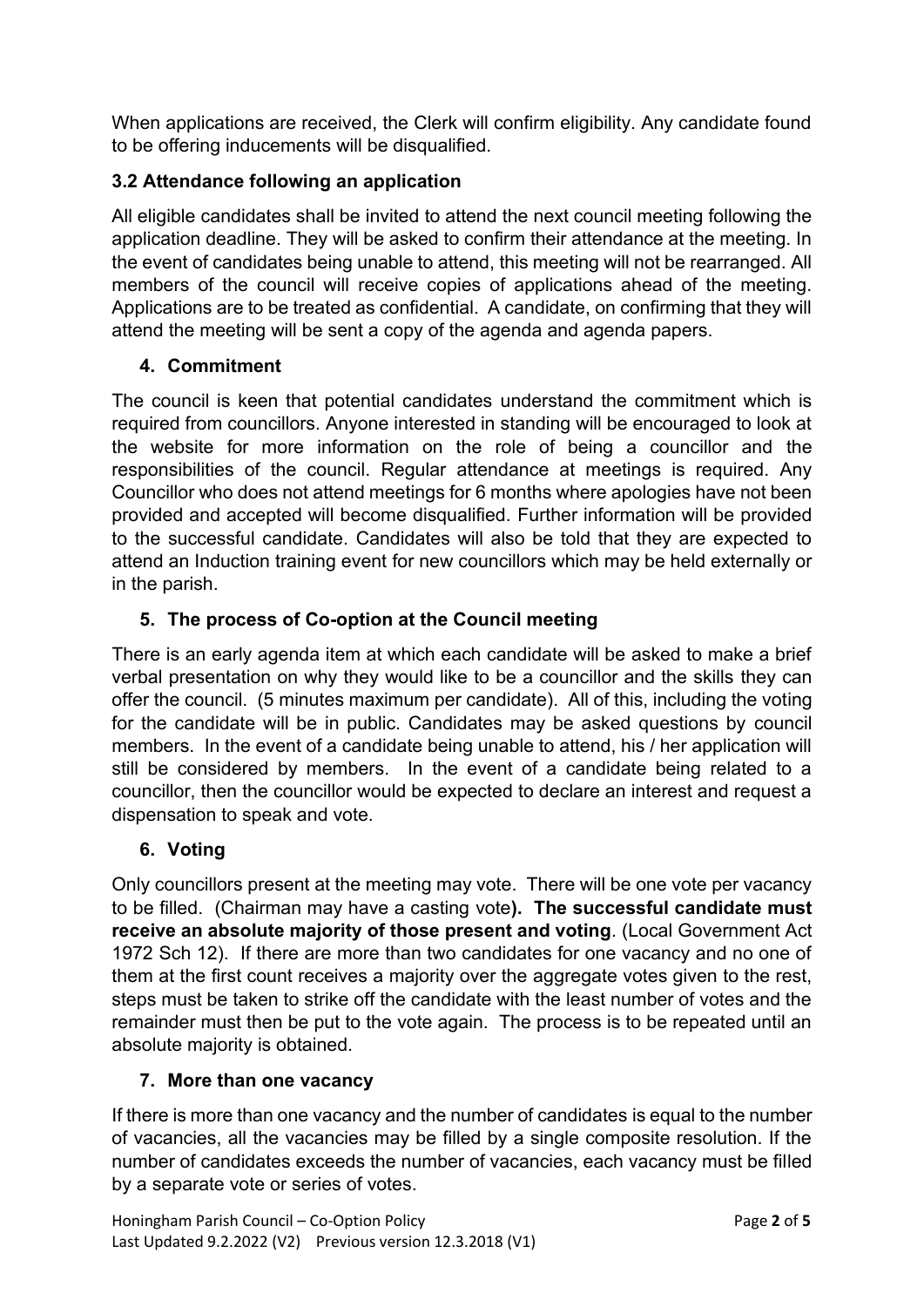## **8. Any previous election**

The council does not consider claims of candidates who were unsuccessful at previous elections.

## **9. Starting as a councillor**

The successful candidate (s) are asked to start as a councillor immediately after completing their declarations of acceptance of office. If the candidate is present this can be completed immediately following the voting. The candidate is then able to take part in the council meeting should they choose. They may choose to observe and then formally attend from the next meeting. **The fact that the new member has not received a summons does not make his / her attendance as a councillor illegal.**  (Local Government Act 1972 Sch 12, para 10(3)). Where appropriate they will also be appointed to any Council committee. If an absent candidate is successful, members must agree to him / her signing the declaration of acceptance of office before or at the very start of the next meeting. New councillors will also be made aware of the fact that Register of Interests Forms will need to be completed within 28 days of co-option and submitted by the Councillor to the District Council. The Clerk will provide the Register of Interests Form to the successful candidate.

## **10.Term of office of persons filling casual vacancies.**

A candidate elected or appointed to fill any casual vacancy shall hold office until the date upon which the person in whose place he / she is elected would regularly have retired and he / she shall then retire. The standard term length between elections is 4 years. The next elections are expected in 2023 and 2027.

## **11.Filling a Co-option vacancy**

The council must fill co-option vacancies within 90 days of the notice of vacancy. There is no obligation to do this if the council only has 6 months left of its 4-year term.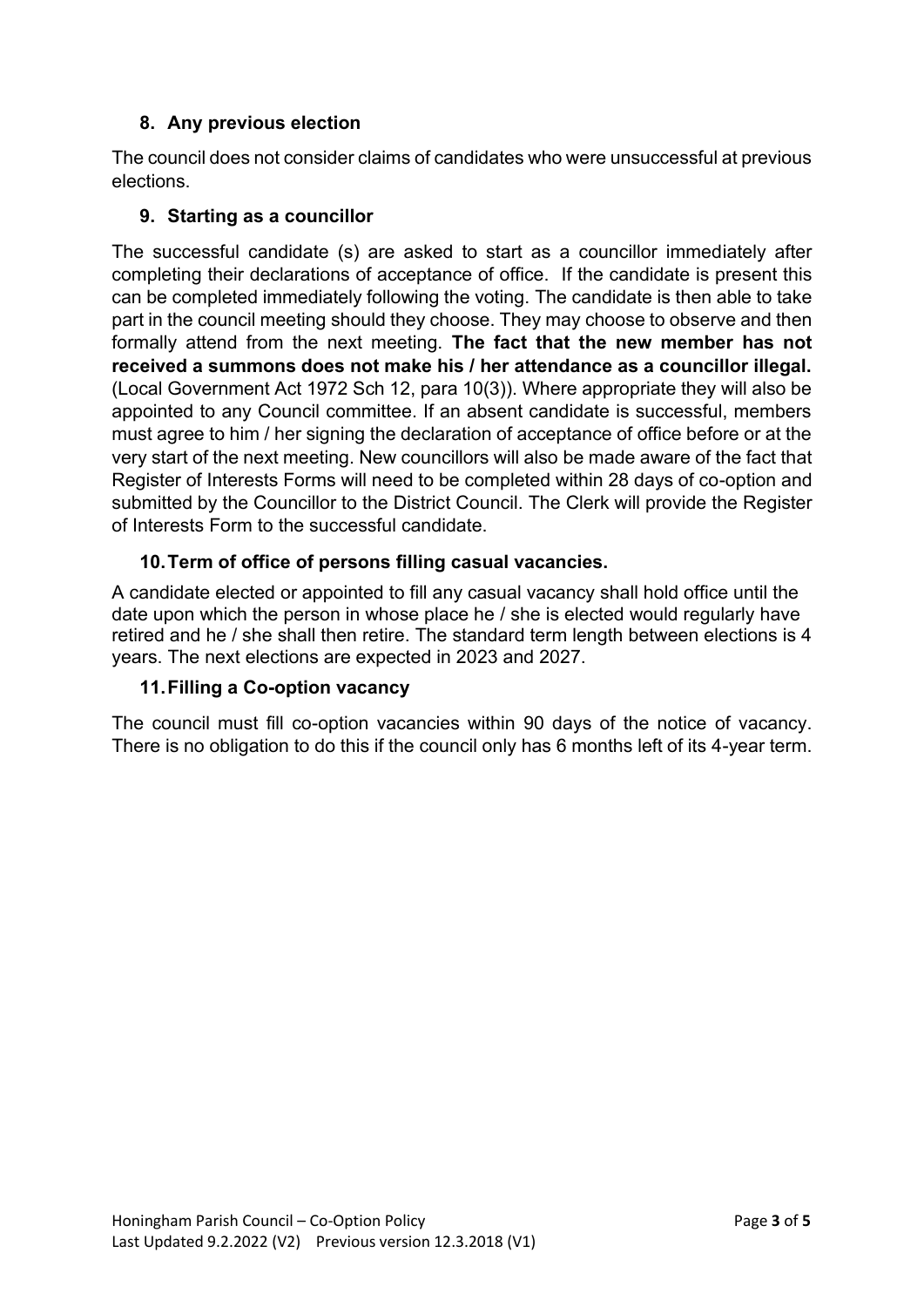#### **Honingham Parish Council**

#### **Application Form for Co-option to the Parish Council**

This form should be used in the event that a casual vacancy arises on the Parish Council. Parishioners who are eligible to apply should complete the form below and submit to the Parish Clerk by the date advertised on the website and parish noticeboards in order to be considered.

All information provided will treated in strict confidence and will only be shared with current Parish Councillors prior to the meeting at which the co-option will take place.

| Full Name:                      |  |
|---------------------------------|--|
| Home Telephone:                 |  |
| Mobile Telephone:               |  |
| Home Address (inc<br>postcode): |  |
| Email**:                        |  |

\*\* Please note the email provided on this form will be used as your email address if you successfully become a Councillor and will be shared with other Councillors following co-option.

Section 1 - To be eligible to become a Parish Councillor please confirm that;

| You are a British Citizen or a citizen of the commonwealth or the European Union and<br>are aged 18 or over at the time of your application |  |
|---------------------------------------------------------------------------------------------------------------------------------------------|--|
| For the whole of the 12 months prior to your application you must; (one option must be answered                                             |  |
| as Yes to be eligible)<br>Have been an elector of the parish and either occupied or owned/rented premises in                                |  |
| the parish, or<br>Have resided within 3 miles of the boundary of the parish, or                                                             |  |
| Had your principal or only place of work in that area                                                                                       |  |

Section 2 - You are not eligible to become a councillor if you;

- Are subject of a bankruptcy restriction order or interim order
- Have, within five years before the day of application, been convicted of any offence in the United Kingdom, and have had a prison sentence (whether suspended or not) for a period of over three months without the option of a fine
- Work for the parish council which you want to become a councillor for.

Yes No